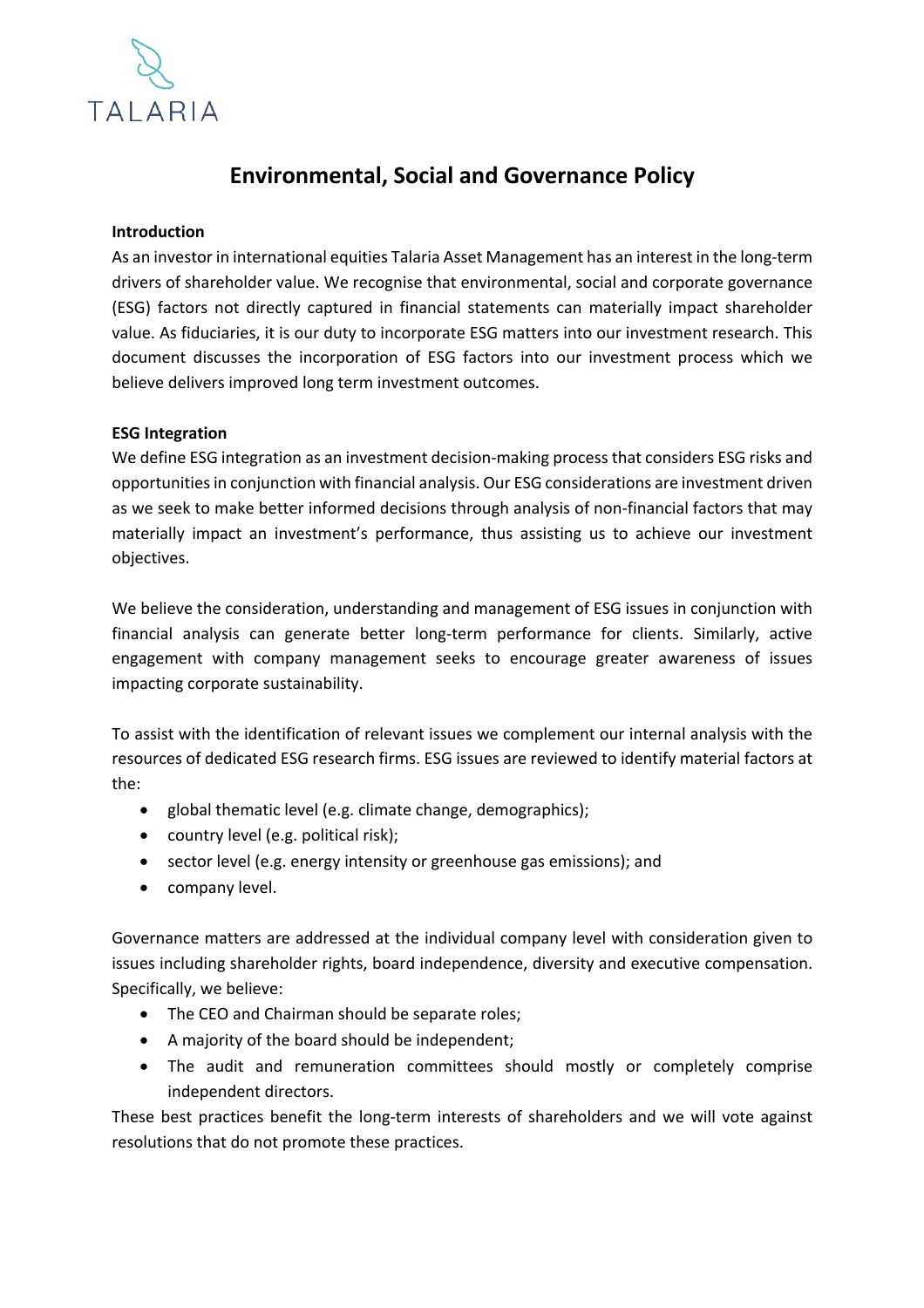## **Exclusions**

If a material ESG issue emerges relating to a sector, the industry may be excluded from our investment universe. Specifically, we do not invest in companies who have a material source of revenue (greater than 5%) is in the sale and production of:

- Tobacco;
- Armaments;
- Gambling; or
- Pornography.

Companies that are conclusively found to be engaged in practices of needless animal cruelty or environmental degradation, or human rights abuses, are excluded. In addition, we exclude any companies that are legally required to be excluded (for example by domestic or international laws, bans, treaties or embargoes).

## **Investment Decisions**

Our investment decisions are based on both financial and non-financial factors which include relevant ESG considerations. Each situation and its potential impact is considered on an individual basis with material issues discussed by the portfolio management team as part of the investment decision making process. Significant concerns are reflected by way of a discounted assessment of intrinsic value. In cases where the ESG issue is perceived as too great a risk, we may elect not to invest or to divest an existing holding.

ESG issues, along with all investment decisions, are monitored and analysed by the investment team. The co-Chief Investment Officers Chad Padowitz and Hugh Selby-Smith formally oversee these decisions including ESG and other principles of responsible investment.

## **Dialogue and Engagement**

We are an active investor and engage with companies on ESG related matters. Where applicable, we question management regarding ESG concerns and seek to improve disclosure and effect change through constructive dialogue.

We are prepared to engage collectively with other like-minded investors on ESG issues. We believe constructive engagement highlights the growing importance of ESG factors within the investment community and its broad client base.

## **UN Principles for Responsible Investment**

Talaria is a signatory to the UN Principles for Responsible Investment (UN PRI) which seeks to improve understanding of environmental, social and governance factors and the incorporation of these factors into investment and ownership decisions.

In accordance with our signatory responsibilities we submit an annual report on our ESG related activities to the UN PRI and our Responsible Investment Transparency Report is made publicly